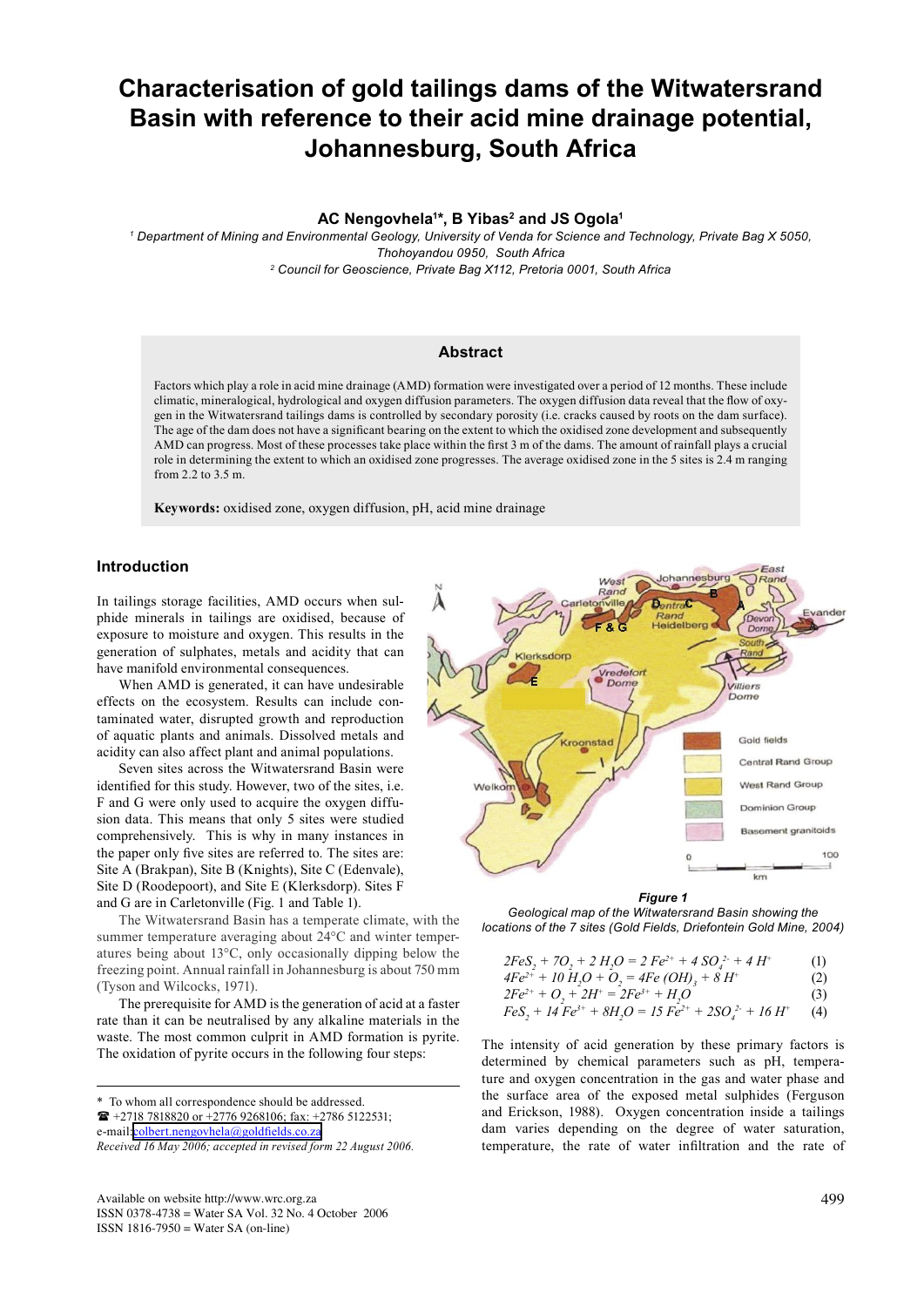| <b>TABLE 1</b><br>Summary of available background information for the selected dams |           |               |              |                                   |                           |  |  |  |  |  |  |
|-------------------------------------------------------------------------------------|-----------|---------------|--------------|-----------------------------------|---------------------------|--|--|--|--|--|--|
| <b>Site</b>                                                                         | Area (ha) | Height (m)    | Tonnage      | <b>Material</b><br>volume $(m^3)$ | Decommis-<br>sioning date |  |  |  |  |  |  |
| Site A                                                                              | #         | $10.5 - 22.5$ | 11 mill tons | #                                 | 1950s?                    |  |  |  |  |  |  |
| Site B                                                                              | 10        | 19            | #            | 1 028 000                         | 1973                      |  |  |  |  |  |  |
| Site C                                                                              | 38        | 25            | #            | 7828000                           | 1976                      |  |  |  |  |  |  |
| Site D                                                                              | 44.2      | 32            | #            | 7 576 000                         | 1975                      |  |  |  |  |  |  |
| Site E                                                                              | #         | 34            | #            | #                                 | 1973                      |  |  |  |  |  |  |
| Site F                                                                              | #         | #             | #            | 31 422 569                        | 1997                      |  |  |  |  |  |  |
| Site G                                                                              | #         | #             | #            | #                                 | 1999                      |  |  |  |  |  |  |

# The information was not provided by the various mines concerned.



#### *Figure 2*

*A division of the tailings dam profile into different zones at Site B. The same principle was applied to the other dams. Although the boundaries appear sharp in the figure, they are in actual fact, of a gradational nature. An exaggerated MLGS is inserted in the cross-section to indicate how the oxygen readings were taken.*

oxygen consumption. Elberling et al. (1993) conducted field studies on uncovered unsaturated tailings deposits in Canada. They reported that the pore-gas oxygen concentration decreased from atmospheric concentrations (20.9 vol-%) to less than 5 vol- % within the upper 600mm of the impoundments. This shows that oxygen gradients exist in unsaturated tailings.

#### **Materials and methods**

Augering, and profile mapping were the two main methods used to collect samples from the different sites. Profile logging involves an adoption of the underground geological mapping method to map the profiles/cross-sections of tailings dams. This allows for the characterisation of the oxidation zones of the tailings dams based mainly on their ochreous (a moderate yelloworange to orange colour) appearance. The sampling was carried out between July 2004 and June 2005. Augers were manually drilled into the ground for a depth of up to 10 m. An average of 100 samples was collected from each of the five sites. For laboratory analysis purposes, a composite sample was made to represent any particular zone in a particular tailings dam.

 The instrument used for the measurement of oxygen is known as the Gas Alert Max, from BW Technologies. This instrument



*Figure 3 pH and paste pH for sites A-E. The graph illustrates that the first 10 m of the sampled Witwatersrand tailings dams is acidic.*

pumps  $O<sub>s</sub>$  at a rate of 250 m $\ell$ /min (minimum). Its detection range for oxygen is 0 to 30% in 0.1 increments and it uses a plug-in electrochemical cell sensor type. The  $O_2$  measuring principle used is the capillary-controlled concentration sensor that comes with an automatic calibration system. At each dam, a multilevel gas sampling system (MLGS) adopted from Shaw (2004) was constructed using 9 x 6 mm diameter polyethylene sample tubes per dam (Fig. 2). This device has a built-in pipe which allows for the gas to be pumped from the various depths. The inlets of the sample tubes were placed between 200 mm thickness of 13 mmdiameter gravel stones, i.e. 100 mm below and 100 mm above the port to prevent particulate uptake and to prevent clogging of the sample tubes. The MLGS was installed in the hole made by a hand auger of 80 mm diameter. The well screen at the bottom of the centre stock extended to a depth of 10 m with a 0.9 m bentonite layer between the 9<sup>th</sup> and 10<sup>th</sup> meter level to minimise vertical air flow from the bottom of the tailings dams.

 Fine-grained sand (0.2 to 0.3 mm) was placed in between each sampling port for a width of 600 mm to minimise the vertical movement of pore gas. Coarse-grained sand (0.8 to 1.0 mm) was placed immediately above the 20 mm of gravel for a width of 30 mm to promote horizontal flow of the pore-gas. At the tailings surface the annular space in the drill hole was sealed to 0.9 m depth with bentonite. Due to the age of the dams, and the fact that they were being reclaimed at the time of the experiment no water table was encountered at any of the sites.

 Extensive laboratory work at the Council for Geosciences, Soil Lab and PHD Inc. laboratories was carried out to determine different properties and characteristics of tailings material. The collected samples were subjected to various analytical procedures listed below.

 For geochemical characterisation; XRD analyses were done at the Council for Geoscience Laboratory using a Siemens D500 X-ray goniometer equipped with Cu tube, variable slit and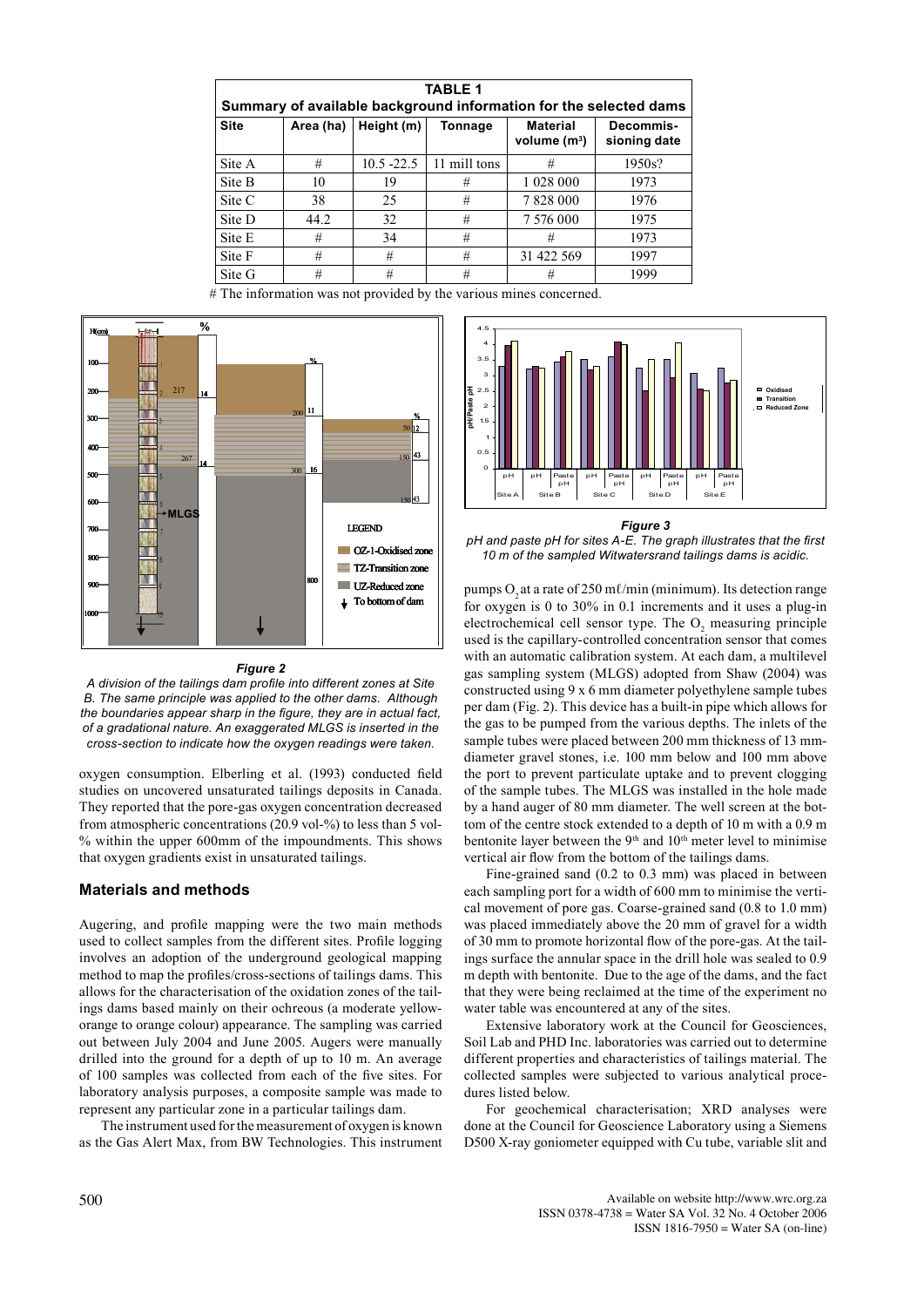secondary graphite monochromator. For water extraction analyses, tailings materials were weighed accurately on an analytical balance to not more than 100.00 g into clean (unused) 1.5  $\ell$  plastic bottles. One litre distilled deionised water was added to each sample bot tle, whereafter all samples were placed on a horizontal shaker and agitated at 130 r/min for 24 min. After agitation, the samples were removed and left to stabilise for approximately 8 h. The samples were then filtered through Whatman No 1 filter papers into marked sam ple bottles. Sulphuric acid was added to each sample for preservation. Paste pH done at the PHD Inc. laboratory involved making a 1:10 ratio of sample to water, measured after 24 h , which allowed for a more realistic determina tion of the current pH and also allowed reac tions to be more complete than an instanta neous or 10 min analysis. To prevent ingress of oxygen, which may accelerate oxidation of the tailings, into the sample, the material was sealed immediately after the addition of water. The pH was determined by adding water to the sample and subjecting it to vigorous shaking for a short time (i.e. 1 h). This allowed for soluble particles in the samples to be dissolved thereby giving a more accurate measure of the pH of a sample.

 Determination of hydraulic properties (estimation of porosity and analysis of perme ability of the tailings material); particle size distribution (PSD) (sieve + hydrometer); water retention characteristics calculations; and moisture content determination were all carried out by Soil Lab.

## **Results and discussion**

In the field, the five sites were all divided into three zones, namely; oxidised, transition and reduced zones. Figure 2 is a schematic repre sentation of such zones at one of the sites. The established oxidation zone thicknesses from profile logging are; Site  $A = 3.4$  m,  $B = 2.2$  m,  $C = 2.1$  m,  $D = 3.5$  m, and  $E = 1$  m.

The pH and paste pH of tailings dams (Fig. 3) give an indication of the acidic drain age that a tailings dam is already generating. Site A shows an increasing pH with depth and the rest of the sites are not definitive. The pH at the reduced zone of Site A is however, still acidic at 4.11. Coincidentally this is the highest pH of all the sites. At Site B, the pH increases in the transition zone. Site E shows the lowest pH in the transition and reduced zones with the reduced zone having the low est pH of 2.52 of all the study sites. This is only equalled by the transition zone's pH of Site D. This site (i.e. E) is the only one that has a decreasing trend of pH with depth across all the zones. Its highest pH is in the oxidised zone. The highest pH in the oxidised zone is displayed by Site C at 3.5 .

| Available on website http://www.wrc.org.za           |  |
|------------------------------------------------------|--|
| ISSN 0378-4738 = Water SA Vol. 32 No. 4 October 2006 |  |
| ISSN $1816-7950$ = Water SA (on-line)                |  |

| ш<br>Site I                                | 2<br>Š | 1000           | 22                    | $\overline{a}$        | $\bullet$    | 190        | 324               | 1084                 | $\bullet$            | 400                      | <0.50                            | $\circ$             | 0.50                             | <0.50                    | 23                  | 3                  |                  | $\sim$          | $\overline{5}$           | $\bullet$              |                |
|--------------------------------------------|--------|----------------|-----------------------|-----------------------|--------------|------------|-------------------|----------------------|----------------------|--------------------------|----------------------------------|---------------------|----------------------------------|--------------------------|---------------------|--------------------|------------------|-----------------|--------------------------|------------------------|----------------|
|                                            |        | $\overline{5}$ | 900                   | $\circ$               | 3            | 3          | 469               | 618                  | 2280                 | 43                       | 571                              | 4                   | $\mathbf{\Omega}$                | 346                      |                     | 36                 | $\overline{24}$  | $\equiv$        | $\circ$                  | $\overline{a}$         | $\equiv$       |
|                                            |        | 21             | 433                   | 0                     | 3            | 3          | 483               | 606                  | 2347                 | $50\,$                   | 643                              | 3                   | $\mathbf{\Omega}$                | 226                      | <0.50               | 26                 | $30\,$           | $\infty$        |                          | 3                      | $\equiv$       |
|                                            |        | 2O             | 93                    | $\circ$               | 3            | 3          | 345               | 456                  | 1791                 | 25                       | 750                              | 0.50                |                                  | Ó                        | < 0.50              | 23                 | 3                |                 |                          | 3                      |                |
|                                            |        | N              | 950                   | $\circ$               | 4            | 4          | 204               | 452                  | 1138                 | $\overline{2}$           | 340                              | $\mathcal{L}$       | $\circ$                          | $\overline{\mathcal{L}}$ | 0.50                | 33                 | $\circ$          | $\infty$        | 3                        | $\epsilon$             | ${}^{\circ}$   |
|                                            |        | 21             | 475                   | $\circ$               | 3            | $\epsilon$ | 269               | 522                  | 945                  | $50\,$                   | $\overline{15}$                  | $\mathbf{\sim}$     | $\mathbf{\Omega}$                | 119                      | 0.50                | 3                  | $\mathbf{\sim}$  | $\bullet$       |                          |                        | $\bullet$      |
|                                            | Site D | 0Z-2           | 425                   | $\circ$               | 4            | 3          | 289               | 465                  | 1528                 | 56                       | 314                              |                     |                                  |                          | 0.50                | 72                 | 3                | $\mathbf{\sim}$ | $\overline{\mathcal{C}}$ | $\bullet$              |                |
|                                            |        | 0Z-1           | 313                   | 0                     | 4            | 3          | 194               | 544                  | 940                  | 66                       | 164                              |                     | 4                                | 4                        | < 0.50              | Z                  |                  | 5               |                          | $\mathbf{\sim}$        |                |
|                                            |        | Ŋ              | 950                   | $\circ$               | 4            | 3          | 237               | 529                  | 1213                 | $\overline{19}$          | 364                              | 2                   |                                  | Z                        | 0.50                | 52                 | ${}^{\circ}$     | $\infty$        | $\mathbf{\sim}$          | $\mathbf{\sim}$        | $\overline{ }$ |
| Site C<br>Water extraction data<br>TABLE 2 |        | 72             | 400                   | $\circ$               | 4            | 3          | 405               | 531                  | 2 114                | 101                      | 564                              | 4                   | $\sim$                           | 4                        | 0.50                | $\overline{7}$     | Γ                | 28              |                          | $\mathbf{\mathcal{L}}$ | $\equiv$       |
|                                            |        | 0Z2            | 213                   | $\circ$               | 4            | 4          | 255               | 497                  | 1307                 | 53                       | 402                              |                     |                                  | 0                        | 0.50                | 48                 | 4                | $\sim$          | $\sim$                   | 3                      |                |
|                                            |        | ᡪ<br>ð         | $0 - 212$             | $\circ$               | 4            | $\epsilon$ | 375               | 410                  | 1845                 | 110                      | $\overline{40}$                  | $\mathcal{L}$       | 3                                | 4                        | 0.50                | 122                | 4                | $\infty$        | $\epsilon$               | 3                      | 3              |
|                                            |        | Ŋ              | 900                   | $\circ$               | 4            | 3          | 204               | 546                  | 887                  | $\overline{18}$          | 174                              | $\mathbf{\sim}$     |                                  | 4                        | 0.50                | 43                 | 5                | $\infty$        | $\mathbf{\sim}$          | ৩                      | $\infty$       |
|                                            |        | 72             | 483                   | $\circ$               | 4            | 3          | 344               | 404                  | 2149                 | 78                       | 242                              | 4                   | $\mathbf{\sim}$                  | 45                       | 0.50                | 138                | Ó                | ç               |                          | $\mathbf{\sim}$        | $\bullet$      |
|                                            | Site B | ີ<br>ð         | 216                   | $\circ$               | 4            | 3          | 269               | 506                  | 1505                 | $\mathcal{S}$            | 147                              | $\mathbf{\sim}$     | 3                                | 3                        |                     | 112                | 5                | 7               |                          | 3                      | 3              |
|                                            |        | ٣<br>ð         | 200                   | 0                     |              |            | 377               | 443                  | 34<br>$\frac{0}{2}$  | 58                       | 228                              | 4                   | 3                                | 4                        |                     | $\mathbf{\sim}$    | 6                | ¢               |                          | $\sim$                 | $\sigma$       |
|                                            |        | UZ 2           | 1000                  | $\circ$               |              | 4          | 115               | 217                  | 584                  | $\overline{\mathcal{L}}$ | 193                              | $\mathbf{\sim}$     | 0.10                             | $30\,$                   | 0.50                | 24                 | 5                | 5               | $\overline{ }$           | ৩                      | 2              |
| Site A<br>Site name                        |        | UZ 1           | 900                   | $\circ$               |              | 4          | 223               | 255                  | 1273                 | 26                       | 263                              | 4                   | $\circ$                          | 30                       | 0.50                | 96                 | $\infty$         | $\overline{12}$ | 3                        | $\bullet$              | $\bullet$      |
|                                            |        | 72             | 600                   | $\circ$               | Not analysed | 4          | 185               | 215                  | 1158                 | $\frac{8}{5}$            | 212                              | 4                   |                                  | $\mathcal{S}$            | 0.50                | 25                 | 4                | $\infty$        | 5                        | 15                     | 4              |
|                                            |        | ð              | 400                   | $\circ$               |              | 3          | 314               | 218                  | 2934                 | 233                      | 265                              | 5                   | $\mathbf{\Omega}$                | 157                      | 0.50                | 101                | 4                | $\approx$       | $\circ$                  | $\mathbf{\Omega}$      | 5              |
|                                            |        | Zone           | Depth <sub>(cm)</sub> | Alkalinity mg/l CaCO, | Paste pH     | Flq        | Conductivity mS/m | Redox Potential (mV) | Sulphate conc (mg/l) | Al conc (mg/l)           | $Ca \text{ cone } (\text{mg}/l)$ | $C_0$ conc $(mg/l)$ | $Cu \text{ cone } (\text{mg}/l)$ | Fe conc (mg/l)           | Pb conc $(mg/\ell)$ | $Mg$ conc $(mg/l)$ | Mn conc $(mg/l)$ | Ni conc (mg/l)  | K conc $(mg/l)$          | Na conc (mg/l)         | Zn Conc        |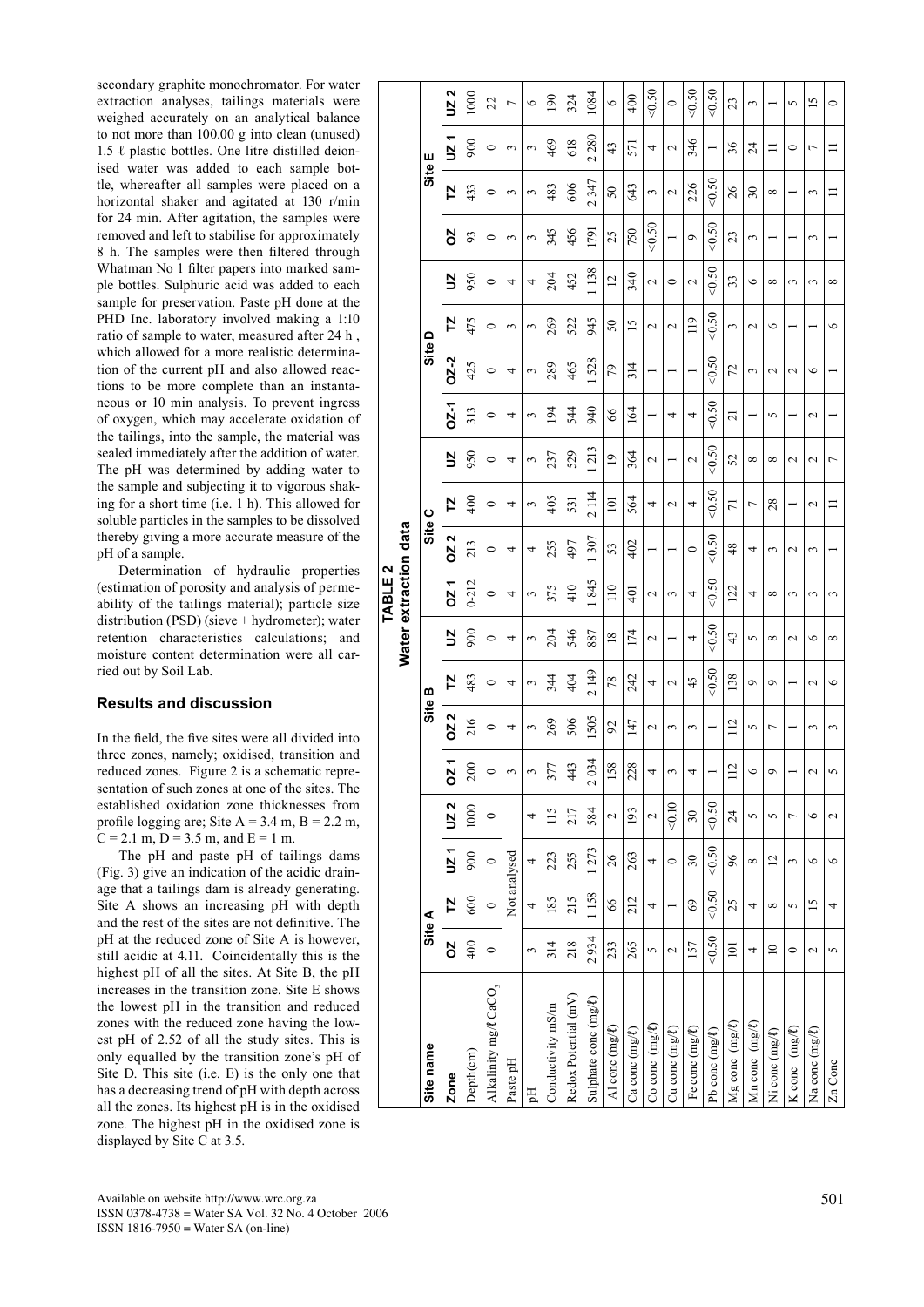| <b>TABLE 3</b><br><b>Results of XRD analysis</b> |                          |                              |                          |                          |        |                |                |                          |                          |                          |  |  |  |
|--------------------------------------------------|--------------------------|------------------------------|--------------------------|--------------------------|--------|----------------|----------------|--------------------------|--------------------------|--------------------------|--|--|--|
| Zone                                             | Pyrite                   | Jarosite                     | Chloritoid               | $K$ -Feldspar            | Quartz | Mica           | Chlorite       | Pyrophyllite             | Clay                     | Gypsum                   |  |  |  |
| Site A Oz                                        | $\mathbf{0}$             | $\overline{2}$               | $\blacksquare$           | $\mathbf{0}$             | 80     | 8              | 8              | $\overline{\phantom{0}}$ | $\mathbf{0}$             | 1                        |  |  |  |
| Site A Tz                                        | $\mathbf{1}$             | $\mathbf{1}$                 | $\overline{\phantom{0}}$ | $\mathbf{1}$             | 82     | 9              | $\overline{7}$ | $\overline{a}$           | $\mathbf{0}$             | $\mathbf{0}$             |  |  |  |
| Site A Uz 1                                      | $\mathbf{1}$             | $\mathbf{1}$                 | $\overline{\phantom{a}}$ | 1                        | 80     | 10             | $\tau$         | $\overline{\phantom{a}}$ | $\theta$                 | $\mathbf{0}$             |  |  |  |
| Site A Uz                                        | $\mathbf{0}$             | $\boldsymbol{0}$             | $\overline{\phantom{a}}$ | $\mathbf{1}$             | 80     | 11             | $\tau$         | $\overline{\phantom{a}}$ | $\mathbf{0}$             | $\boldsymbol{0}$         |  |  |  |
|                                                  |                          |                              |                          |                          |        |                |                |                          |                          |                          |  |  |  |
| Site B Oz 1                                      | $\overline{\phantom{a}}$ | $\mathbf{1}$                 | 12                       | $\overline{a}$           | 69     | 9              | $\,8\,$        | $\overline{\phantom{a}}$ | $\overline{\phantom{a}}$ | $\blacksquare$           |  |  |  |
| Site B Oz 2                                      | $\overline{\phantom{a}}$ | $\overline{2}$               | $\overline{7}$           | $\mathbf{1}$             | 74     | 10             | 6              | $\overline{\phantom{0}}$ | $\overline{\phantom{a}}$ | $\overline{\phantom{a}}$ |  |  |  |
| Site B Tz                                        | 1                        | $\mathbf{1}$                 | 10                       | 1                        | 67     | 10             | 10             | $\overline{\phantom{a}}$ | $\overline{\phantom{a}}$ | $\overline{\phantom{a}}$ |  |  |  |
| Site B Uz                                        | 1                        | $\overline{\phantom{a}}$     | 9                        | $\overline{\phantom{0}}$ | 71     | 10             | 9              | -                        | $\overline{\phantom{a}}$ | $\overline{\phantom{a}}$ |  |  |  |
|                                                  |                          |                              |                          |                          |        |                |                |                          |                          |                          |  |  |  |
| Site COz                                         | $\overline{\phantom{a}}$ | $\mathbf{1}$                 | 13                       | $\mathbf{1}$             | 72     | 6              | 6              | $\overline{\phantom{0}}$ | $\mathbf{1}$             | $\overline{\phantom{0}}$ |  |  |  |
| Site C Tz                                        | $\mathbf{1}$             | $\blacksquare$               | 10                       | trace                    | 75     | 6              | 6              | $\overline{\phantom{0}}$ | $\overline{\phantom{a}}$ | $\overline{a}$           |  |  |  |
| Site C Uz                                        | $\blacksquare$           | $\mathbf{1}$                 | 22                       | trace                    | 61     | $\tau$         | 8              | $\overline{\phantom{0}}$ | $\overline{\phantom{a}}$ | $\blacksquare$           |  |  |  |
|                                                  |                          |                              |                          |                          |        |                |                |                          |                          |                          |  |  |  |
| Site D Oz                                        | $\blacksquare$           | 1                            | 24                       | $\overline{\phantom{m}}$ | 62     | $\overline{4}$ | 5              | 6                        | $\overline{\phantom{a}}$ | $\blacksquare$           |  |  |  |
| Site D Tz                                        | trace                    | $\overline{\phantom{a}}$     | 16                       | $\overline{\phantom{m}}$ | 74     | $\overline{4}$ | $\overline{4}$ | 3                        | $\overline{\phantom{a}}$ | $\blacksquare$           |  |  |  |
| Site D Uz                                        | $\overline{\phantom{a}}$ | $\qquad \qquad \blacksquare$ | 19                       | 1                        | 58     | 8              | 6              | 8                        | $\overline{\phantom{a}}$ | $\overline{\phantom{a}}$ |  |  |  |
|                                                  |                          |                              |                          |                          |        |                |                |                          |                          |                          |  |  |  |
| Site E Oz                                        | $\overline{\phantom{a}}$ | $\overline{2}$               | $\overline{2}$           | $\overline{\phantom{m}}$ | 64     | 8              | 3              | 22                       | $\blacksquare$           | $\blacksquare$           |  |  |  |
| Site E Tz                                        | $\mathbf{1}$             | $\overline{c}$               | 3                        | $\overline{a}$           | 66     | 5              | 3              | 20                       | $\blacksquare$           | $\overline{\phantom{a}}$ |  |  |  |
| Site E Uz 1                                      | 2                        | $\mathbf{1}$                 | $\overline{2}$           | $\overline{a}$           | 76     | 3              | $\overline{3}$ | 14                       | $\blacksquare$           | $\blacksquare$           |  |  |  |
| Site E Uz 2                                      | $\blacksquare$           | $\mathbf{1}$                 | $\overline{2}$           |                          | 78     | 6              | 3              | 10                       | $\overline{a}$           |                          |  |  |  |

 The leaching behaviour of the following elements was determined; Al, Ca, Fe, Zn, Ni, Co, Mg and Na. At Sites A, B and D, Al decreases from the oxidised zone through the transition to the reduced zone. However, at Site C, it first increases from the oxidised zone to the transition then decreases in the reduced zone (Table 2). Dold and Fontbote (2002) believe that as the pH decreases below 3.8, Al is released from aluminosilicates. Only Sites A and C have a pH greater than 3.8 in the transition zone. However, Site C's reduced zone has a pH of less than 4.1 but still greater than 3.8. Site E is the only site, which shows an increase in the concentration of Al with depth. The pH behaviour of Site E reveals that it is also the inverse of other sites. Due to the insoluble nature of Al, it means that as other elements are leached in the oxidised zone, it is left behind which would explain it's prevalence on the top section of the dams.

 Ca and Fe, which are highly influenced by the pH of the tailings material, show no particular trends in Table 2. The similarity in behaviour of Zn, Ni and Co is also evident at these sites. It is safe to say that Sites A, B and C show that these three elements decrease with depth whereas Site D suggests an increase towards the reduced zone.

 The XRD was able to detect a total number of nine different minerals (Table 3). Quartz is by far the most dominant mineral in all the study sites with Site A containing 80%. Chloritoid is the overall second most dominant mineral in the study area. The laboratory analysis did not indicate any chloritoid at Site A. Site D contains the highest chloritoid content at 19.5%.

 In terms of the chlorite and mica content, Site B (8.25 and 9.75% respectively) dominates with Site E displaying the lowest percentage for both (3 and 5.5% respectively). Site A and B have the same percentage of most minerals. This includes quartz, mica, chlorite, jarosite and pyrite. This suggests that the tailings of the two dumps probably come from the same reef as the two sites lie in the same geological area (Fig. 1).

 In AMD, it is common knowledge that the pyrite mineral is the main culprit. At Site A, the only pyrite that is found is in trace amounts and it is only at the transition zone. Jarosite (secondary mineral of pyrite), on the other hand is dominant at the top of the tailings where there is no detectable pyrite. The highest percentage of jarosite (2%) is found at the oxidised zone of Sites A, B and E. Site B shows no pyrite at the oxidised zone as expected but has a 1% content at both the transition and reduced zone. Its jarosite concentration is similar to that of Site A in that there is 2% in the oxidised zone and 1% in the transition zone. Site C is in total agreement with what other researchers have since found in terms of the relationship between pyrite and jarosite. Its pyrite distribution is such that it is only present in the transition zone. Jarosite on the other hand, is present both in the oxidation and reduced zones and none in the transition zone.

The pH of this site shows that the transition zone of this dam has the lowest pH of the entire 10 m profile. This explains why there is no pyrite at this zone and would also explain the presents of jarosite in the reducing zone. There seems to be further oxidation at lower levels. Site D has almost the same properties as Site C except that jarosite is only found in the oxidised zone. At Site E the highest pyrite content is at the reduced zone with none in the oxidised zone and 1% in the transition zone.

 Gypsum is a secondary mineral that is formed during the dissolution of carbonate minerals such as calcite and dolomite.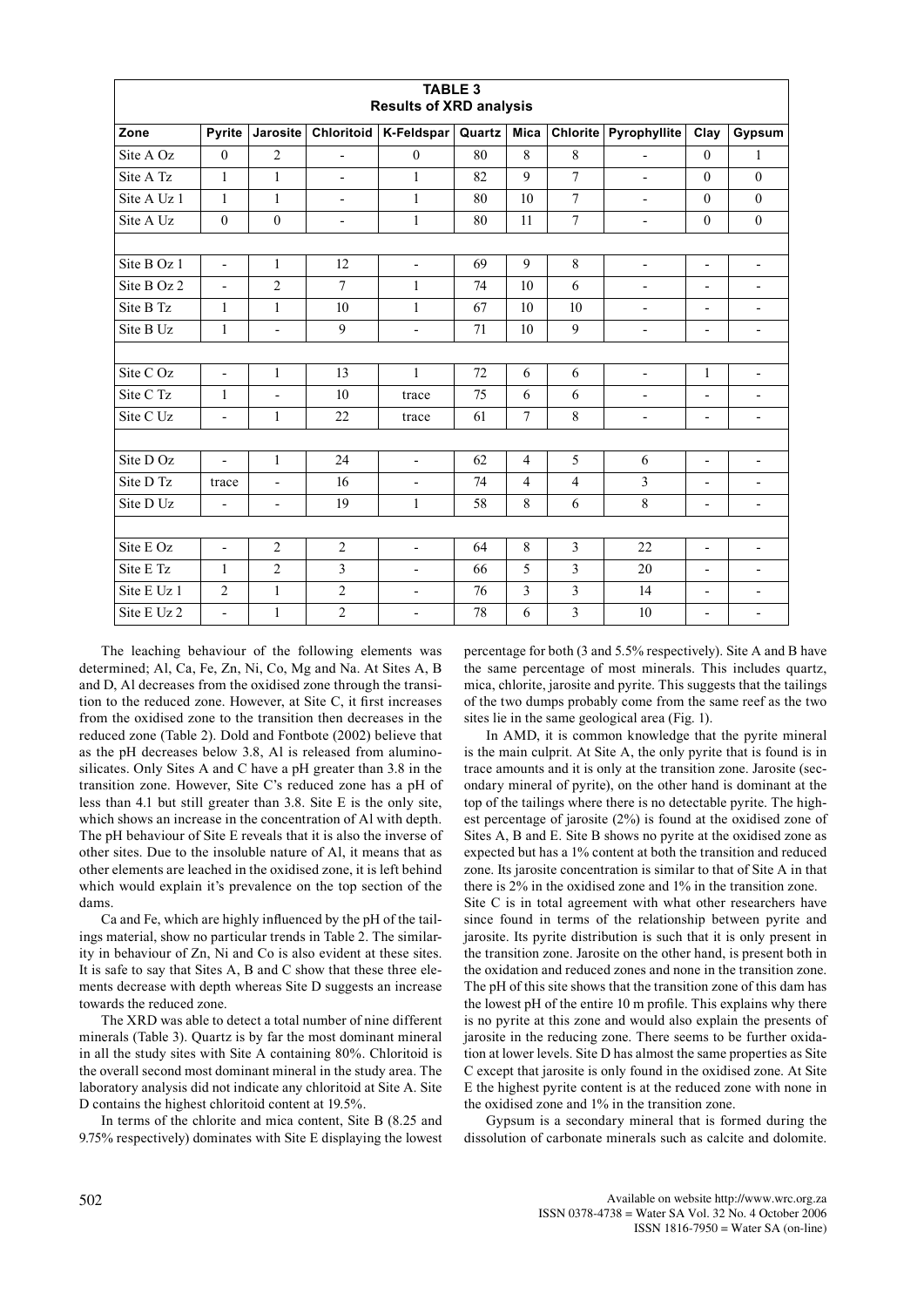

Site A is the only site from which the presence of gypsum was detected. From this site, it is clear that the mineral is found in the oxidised zone and not in the transition or reduced zones. This is because most secondary minerals precipitate in the oxidised zone of tailings dams. In terms of the clay mineral content, Site C is the only site that contains such minerals. They are also found in the oxidised zone.

 The particle size distribution data (Fig. 4) shows that all the dams except Site E can be grouped under the sandy silt class. Site E is slightly different in that it contains silty sand material. At Site A, there is no clay content in any of the three zones. The oxidised zone contains 32% of sand and 68% of silt. Sites E and B are the only two sites that contain claysized material. The presence of clay-sized material at these two sites means that they have higher water retention potential than the other three sites [Fig. 5 (b)]. Site B has the highest moisture content and water retention potential (Figs. 5 (b) and (a) respectively).

Site E on the other hand has the second highest moisture content and interestingly the lowest water retention potential and rainfall [Figs. 5 (b) and (c)]. This is because, although it has a clay fraction, it is not enough to provide adequate water retention, and is easily cancelled out by the higher proportion of the coarse fraction. The clay fraction at this site is only found at the reduced zone with none at the top of the tailings dam. The silt content on the other hand is dominant at the top parts. This means that the oxidised zone of Site E is coarser than the reduced zone.

 The third site is Site D, which has interesting moisture content characteristics. It has the lowest moisture content of all the dams despite experiencing the highest rainfall of all. Its water retention potential is the second highest which should ideally qualify it as a high moisture content site. Its grain size distribution reveals that it has more sand at the transition zone at 57% and the least percentage is at the bottom of the 10 m. The oxidised zone, however, with its low sand content contains 1% gravel probably as a result of the reworked material deposited on the dam.

 The rest of the hydrological parameters are summarised in Table 4. All these parameters play a role in the development of an oxidised zone which subsequently leads to AMD formation.

 Oxygen concentrations in the first 10 m of the six sites (i.e. A, C, D, E, F and G) varied between 0.36 and 17.2% of oxygen over the 8-week period from April to June 2005 (Fig. 6).

 Within each tailings dam, oxygen concentrations remained relatively constant between 3 and 10 m which implies that there is not much change in oxygen concentration below 3 m which would explain the average oxidised zone of 2.4 m. Previous studies of tailings dams have demonstrated that the consumption of pore-gas  $O_2$  through in *situ* reactions results in decreasing  $O_2$ concentrations with depth when transport is controlled by the vertical diffusion of  $O_2$  from the atmosphere (Yanful, 1993).

The presence of pyrite at lower depths coincides with the low levels of oxygen. The observed oxygen profiles could be a result of the gradual depletion of the pyrite mineral through its oxidation by oxygen and water. There is a general lack of pyrite in the top 3 m of the studied tailings dams, which suggests a direct proportion between the two factors. However, the consistency in  $O_2$  levels between 3 and 10 m suggests that its content, at this depth, is not controlled by diffusion into the tailings from the atmosphere. The profiles also suggest that the observed  $O<sub>2</sub>$ concentrations could be a result of the gradual depletion of  $O<sub>2</sub>$ that was incorporated within the water/tailings mixture during the construction phase. The dissolved oxygen content in rainfall is less than 1%, which means that the replenishment of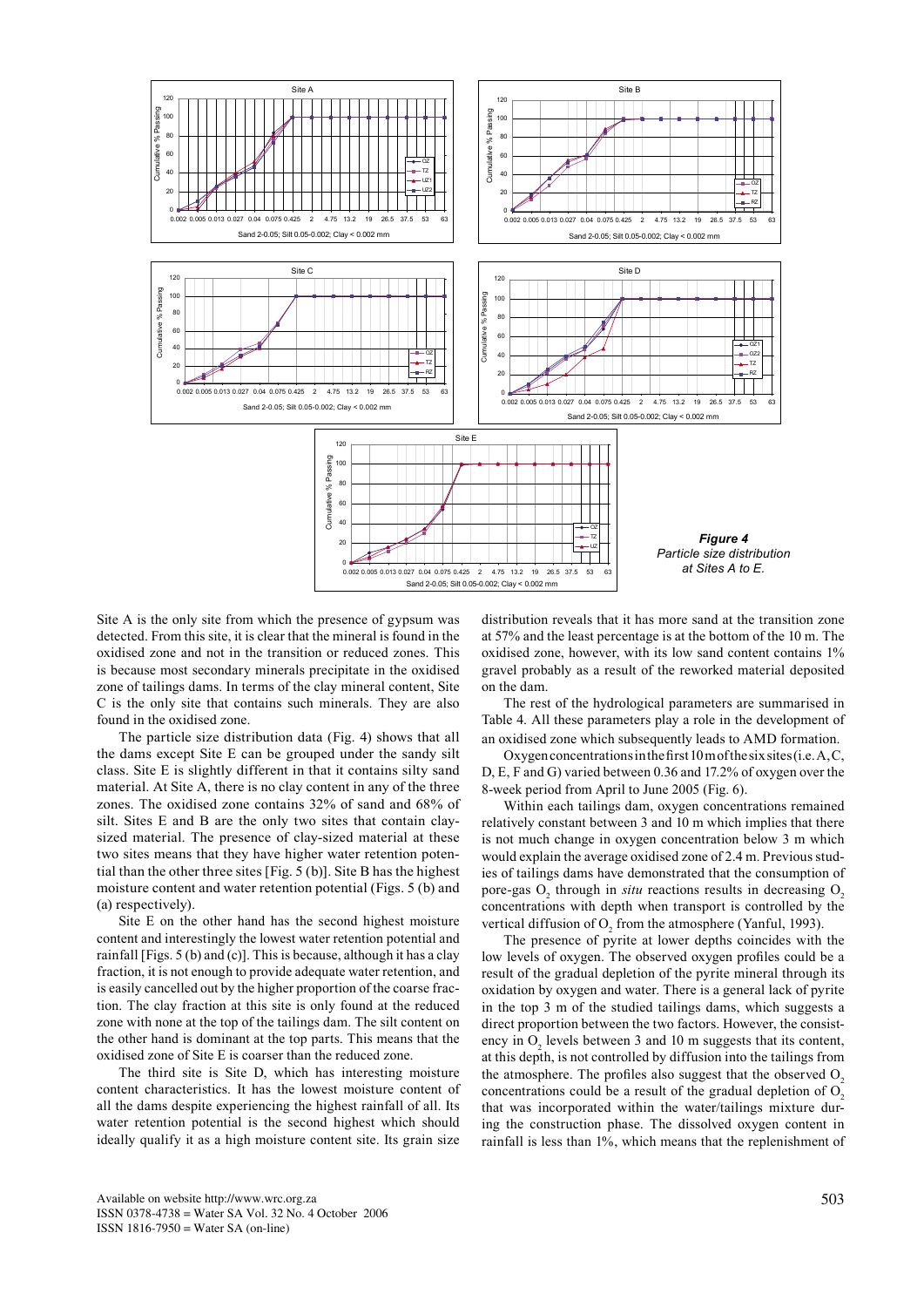

(a)





(c)

| <b>TABLE 4</b>                                                                                                                                                                                         |
|--------------------------------------------------------------------------------------------------------------------------------------------------------------------------------------------------------|
| Relationship between porosity, moisture content, oxygen diffusion<br>and vegetation intensity at the studied sites. Note that Site B is<br>excluded because no oxygen data was collected for the site. |

| Site name | Zone      | Porosity | Average<br>oxygen<br>content | <b>Estimated</b><br>vegetation<br>cover (%) | <b>Moisture</b><br>content<br>(%) |
|-----------|-----------|----------|------------------------------|---------------------------------------------|-----------------------------------|
| Site A    | OΖ        | 0.76     | 4.1                          | 10                                          | 15                                |
|           | TZ        | 0.71     | 0.4                          |                                             | 17                                |
|           | UZ        | 0.77     | 0.49                         |                                             | 19.5                              |
| Site C    | OΖ        | 0.54     | 13.64                        | 20                                          | 9.1                               |
|           | TZ        | 0.53     | 1.97                         |                                             | 13.5                              |
|           | UZ        | 0.49     | 0.43                         |                                             | 15.3                              |
| Site D    | OZ        | 0.56     | 8.88                         | 25                                          | 8.2                               |
|           | <b>TZ</b> | 0.56     | 0.68                         |                                             | 13.2                              |
|           | UZ        | 0.53     | 0.405                        |                                             | 10.8                              |
| Site E    | OΖ        | 0.49     | 5.42                         | $\mathbf{0}$                                | 13.9                              |
|           | TZ        | 0.42     | 1.17                         |                                             | 18.9                              |
|           | UZ        | 0.46     | 0.53                         |                                             | 16.4                              |
| Site F    | OZ.       | #        | 3.62                         | $\overline{4}$                              | #                                 |
| S         | TZ        | #        | 0.46                         |                                             | #                                 |
|           | UZ        | #        | 0.36                         |                                             | #                                 |
| Site G    | OZ        | 0.48     | 9.67                         | $\overline{8}$                              | #                                 |
|           | TZ        | 0.46     | 7.73                         |                                             | #                                 |
|           | UZ        | 0.42     | 0.66                         |                                             | #                                 |

*# Data not available*

oxygen by this source is not significant enough to push the oxygen values above 1% (*Standard Methods*, 1995; Michaud, 1991 and Moore, 1989).

In Fig. 6, it can be seen that the oxygen concentration of Site D is higher that of the other dams. This is mainly due to the mature vegetation cover that prevails on the surface of the dam. Oxygen diffusion is dependent on a variety of parameters in a tailings dam that interact to facilitate the oxidation of sulphides.



 It has been shown that Site D generally experiences the highest rainfall with Site E having had the lowest (Fig  $5(c)$ ). Site C has the second highest with Site A third. It is observed that the dams with high rainfall get more oxygen supply in that rainwater contains 1% of oxygen (Michaud, 1991: Moore, 1989) which means that some oxygen is added to the impoundment by the rainfall gas fraction.

 From all the data presented thus far, no single parameter has appeared as a yardstick to determine the amount of oxygen that is retained by the various dams. Vegetation on the 6 tailings dams (excluding Site B) was quantitatively estimated and a rating system established in an attempt to solve this quandary. The established rating system shows that Site D had the thickest and oldest vegetation, followed by Sites A, C, G, F and lastly E (Table 4). Although vegetation plays an important role in controlling oxygen diffusion in tailings dams, the age of the dam is believed to carry significant weight. According to the data obtained from the different mines, the dams have three different age groups, the oldest site is A which is over 50 years old, followed by the second group which includes Sites B, C, D, and E which were decommissioned between 1970 and 1980 and lastly F and G which were decommissioned in

the late 1990s.

 Site D had the thickest and oldest vegetation made up of old trees and grass. Site C follows closely to D in that, although the trees were not as dense as at Site D, they were also densely packed. The old trees at Site D had bigger roots grounded at greater depths. Site A does not have a dense population of trees but very thick grass with a thick root system. This would explain why it is third in the oxygen diffusion rankings. Site G is fourth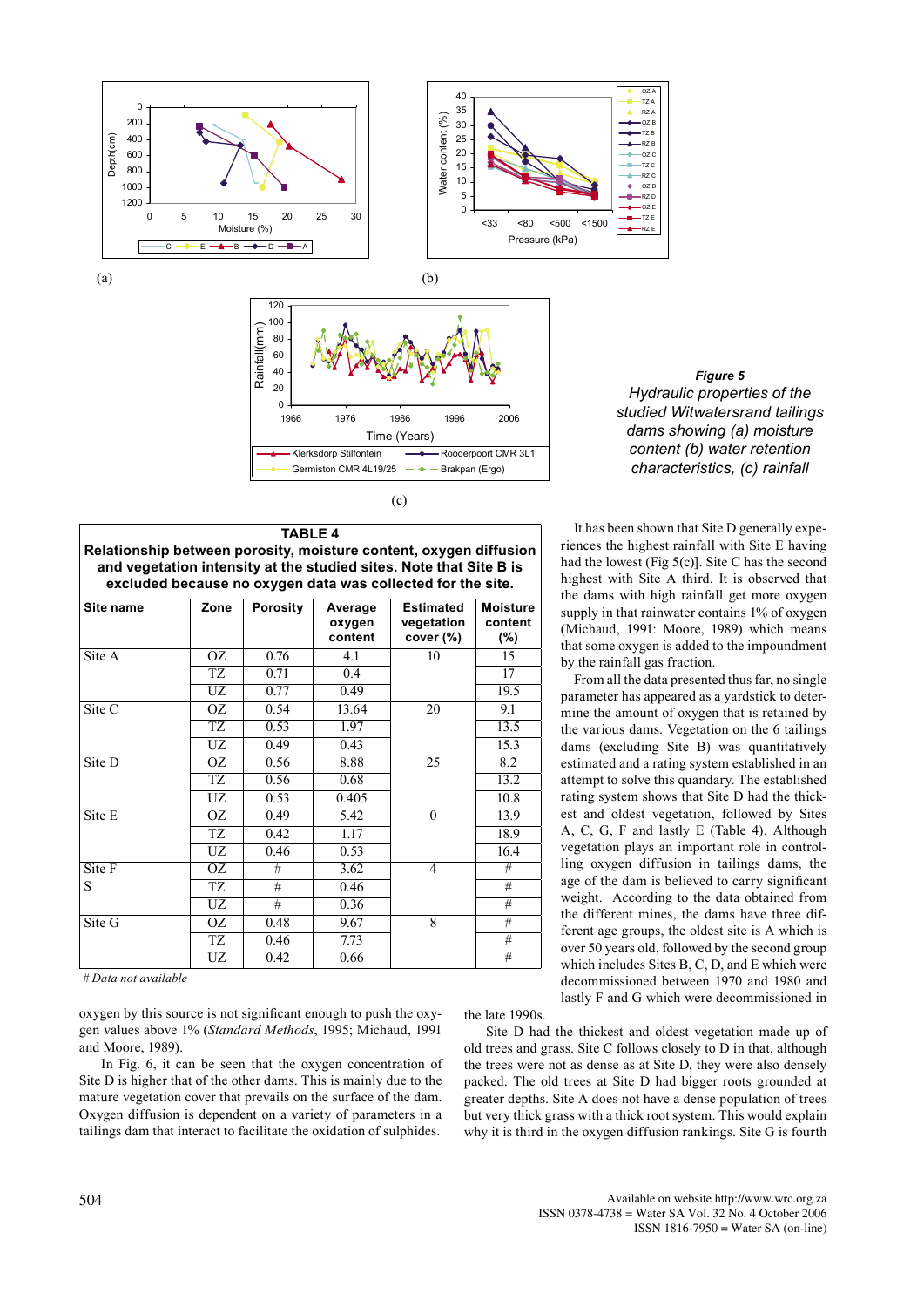

is terms of the vegetation distribution with densely populated shrubs but no trees.

 Site F contained scattered and small shrubs, which therefore have smaller roots. Their impact is reduced by the intensity through which they are scattered. Site E does not have any trees or grass whatsoever, most particularly where the MLGS was constructed. A comparison between the ages of the various dams shows that Site G is younger than F (Table 1) but due to the intensity and development of vegetation, the former contains more oxygen. This clearly shows that vegetation intensity strongly influences oxygen diffusion. Older vegetation is well established and has deep penetrating roots such as those seen at Site D. A dam without any trees or roots does not provide any preferential pathways for easier movement of water and gases, in this case oxygen and Site E bears testimony to this statement.

## **Conclusions**

Having discussed all the factors, it becomes clear that water and oxygen are the primary prerequisites needed for sulphide oxidation to occur, but they carry varying weights. Oxygen seems to play a bigger role than water; most dams have higher moisture contents within the first 10 m and only have an average oxidised zone of 2.4 m. Oxygen on the other hand is only present within the top 3 m of the tailings dam and coincidentally this is where sulphide oxidation in most cases ceases. It can be concluded that:

- At least the first 10 m of the Witwatersrand tailings dams are acidic. The different pH ranges in the three zones are as follows; oxidised zone (3.06 to 3.6); transition zone (2.52 to 4.1); reduced zone (2.52 to 4.11).
- In addition to quartz, other minerals in the Witwatersrand tailings include pyrophylitte (3 to 22%) chloritoid (2 to 20%), mica (3 to 11%), chlorite (3-10%), jarosite (1 to 2%), pyrite (1 to 2%), gypsum  $(\sim 1\%)$ , and clay minerals  $(\sim 1\%)$ .
- Pyrite is not found in the top 3 m of the Witwatersrand tailings dams.
- Oxygen in the Witwatersrand tailings dams varies from 0.36% in the reduced zone to 17.2% in the oxidised zone.
- Considerable oxygen is only found in the top 4 m of the Witwatersrand tailings dams.
- There is no significant variation in oxygen between 4 and 10 m.
- Moisture content is inversely proportional to oxygen concentration. The high moisture content of Site E, at an average of 17% is inversely proportional to the low oxygen content (which is an average of 2.8% in the top 3 m. Sites C and D have the lowest moisture content of all the dams with average values of 12 and 9.75% respectively. These two have the

highest oxygen content.

Sites with dense vegetation have elevated oxygen concentrations. The thick vegetation at Site D certifies this point as does the barren Site E.

The development of oxidised zones in the Witwatersrand tailings dams is limited by the amount of oxygen that diffuses through the dam. A reduction in the porosity of the material would be inhibitory to sulphide oxidation development. This is because it was seen that porosity, particularly, secondary porosity (caused by roots), is one of the main factors controlling oxygen diffusion and moisture content. The introduction of trees during the rehabilitation process accelerates the sulphide oxidation process due to secondary porosity. A solution to this would be the establishment of a thick soil cover that would provide a medium for plant growth; this way, even when the trees grow, the fracturing will only occur on the soil cover. Another solution is to plant trees or shrubs that are known to develop shallow roots (e.g. rhizomes). This way the roots do not penetrate the tailings material but the introduced soil cover instead.

 The 2 to 3 m average oxidised zone thickness in the Witwatersrand tailings dams will remain unchanged for years to come provided the same mineral processing methods are used. This means that the increasing ages of the dams will not lead to any significant oxidised zone development. Although the rate of migration of the oxidation front is unknown the available data has shown that it will take a considerable (i.e. hundreds if not thousands) number of years for the entire dam to be oxidised. Further modelling studies need to be undertaken to fortify this hypothesis. When the trees age, they also increase in size and their roots penetrate deeper into the tailings in search of food and water.

### **Acknowledgements**

This research was made possible through the support of the Water Research Commission of South Africa (WRC) [\(www.wrc.](www.wrc.org.za) [org.za\)](www.wrc.org.za) and Pulles Howard and De Lange Inc (PHD) (now part of Golder and Associates).

#### **References**

- DOLD B and FONTBOTE L (2002) A mineralogical and geochemical study of element mobility in sulfide mine tailings of Fe oxide Cu-Au deposits from the Punta del cobre belt, northern Chile. *Chemical Geology 189 including Isotope Geosciences 189* © *2002.* Elsevier Science BV. 135-163.
- ELBERLING B, NICHOLSON RV and DAVID DJ (1993) Field evaluation of sulphide oxidation rates. *Nordic Hydrol*. **24** 323-338.
- FERGUSON KD and ERICKSON PM (1988) Pre-mine prediction of AMD. In: Willem Salomons and Ulrich Forstner (eds.) *Dredged*